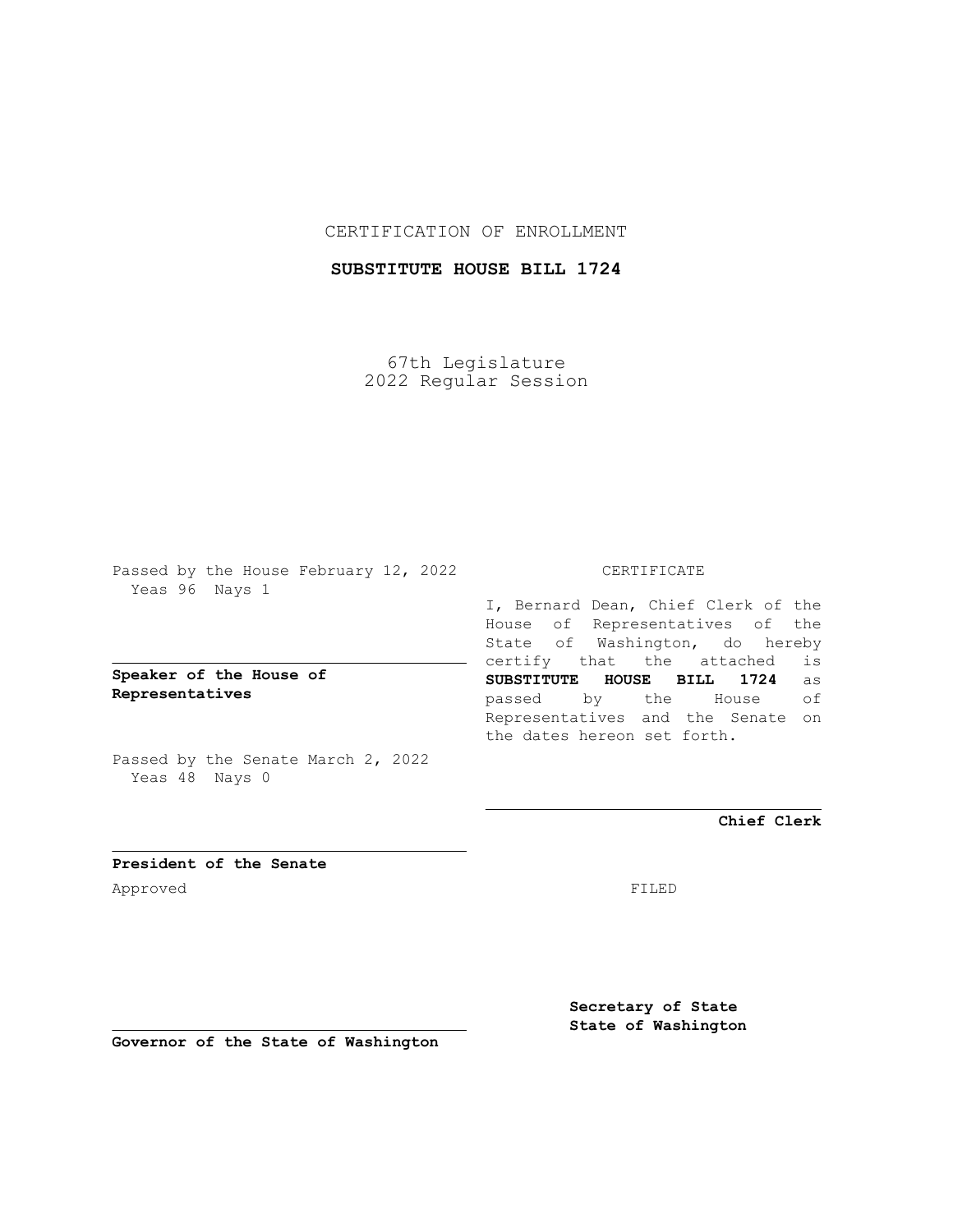#### **SUBSTITUTE HOUSE BILL 1724**

Passed Legislature - 2022 Regular Session

### **State of Washington 67th Legislature 2022 Regular Session**

**By** House Housing, Human Services & Veterans (originally sponsored by Representatives Macri, Ryu, Berry, Taylor, Wicks, Valdez, Morgan, Bateman, Davis, Goodman, Gregerson, Peterson, Santos, Simmons, Chopp, Pollet, Stonier, Ormsby, Harris-Talley, and Kloba)

READ FIRST TIME 01/25/22.

 AN ACT Relating to ensuring oversight and coordination of permanent supportive housing resources to maximize the creation of high quality housing opportunities for people living with disabling conditions in communities across Washington; amending RCW 43.185B.020; adding a new section to chapter 43.330 RCW; and creating 6 a new section.

BE IT ENACTED BY THE LEGISLATURE OF THE STATE OF WASHINGTON:

 NEW SECTION. **Sec. 1.** The legislature recognizes permanent supportive housing as an evidence-based practice to ending the cycle of chronic homelessness and creating affordable housing for people living with behavioral health conditions, other disabling conditions, and extremely low incomes. The legislature finds that as greater investment has been allocated for permanent supportive housing capital, operations, maintenance, and services in order to meet the need in communities across the state, greater coordination of state and local resources is required to ensure these resources are being leveraged effectively so that the maximum number of high quality permanent supportive housing units are created each year. Therefore, the legislature intends to create a permanent supportive housing 20 advisory committee to provide advice, recommendations, and stakeholder engagement of resource coordination to bring high quality

p. 1 SHB 1724.PL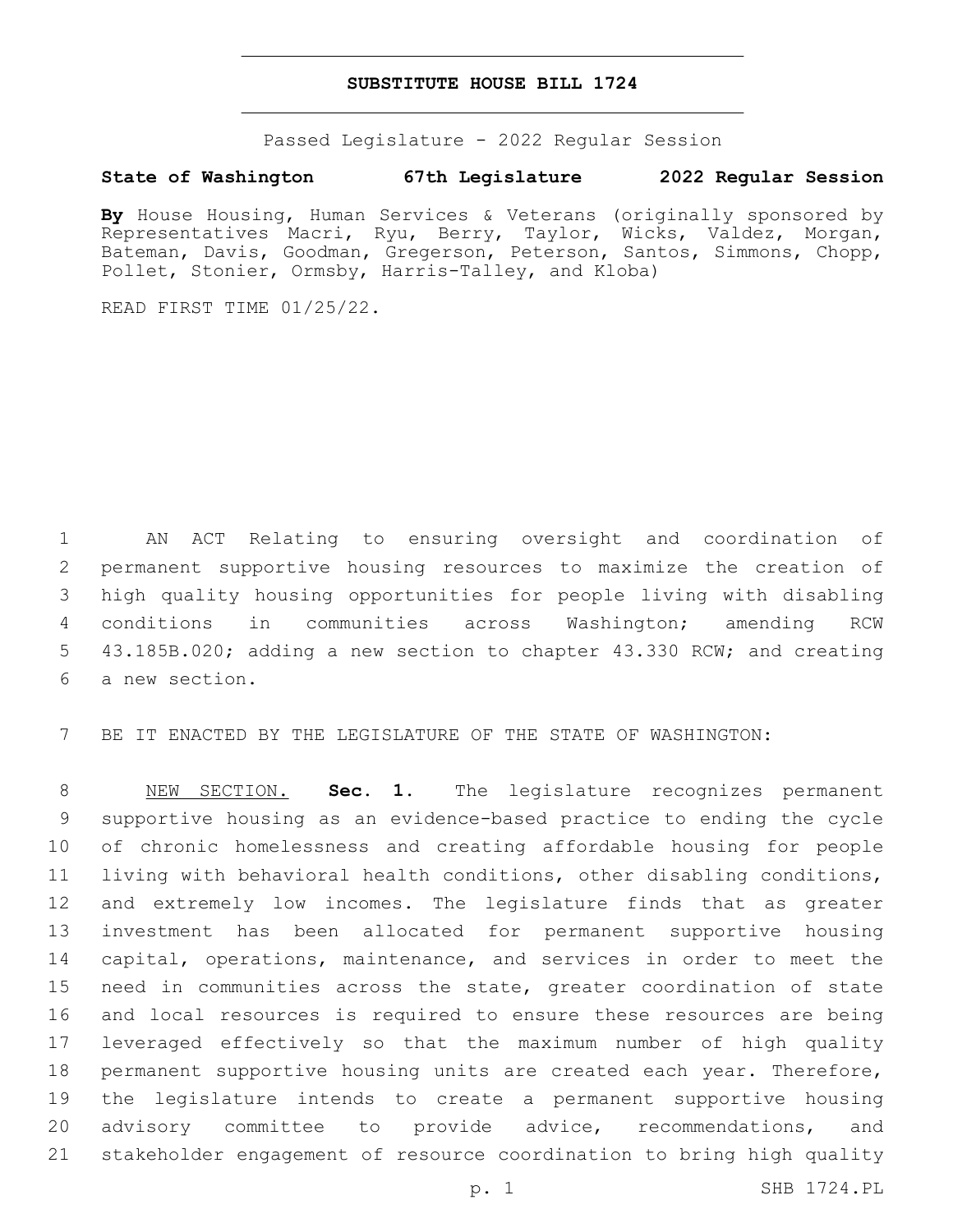1 permanent supportive housing to scale as efficiently as possible and 2 to add a permanent supportive housing representative to the 3 affordable housing advisory board.

4 NEW SECTION. **Sec. 2.** A new section is added to chapter 43.330 5 RCW to read as follows:

6 (1) An advisory committee on permanent supportive housing is 7 established with members as provided in this section.

8 (a) One representative of the aging and long-term support 9 administration at the department of social and health services;

10 (b) One representative of the health care authority;

11 (c) One representative of the developmental disabilities 12 administration;

13 (d) One representative from a city that invests resources in 14 permanent supportive housing;

15 (e) One representative from a city with the largest number of 16 chronically homeless households;

17 (f) One representative from a county that invests resources in 18 permanent supportive housing;

19 (g) One representative from a county with the largest number of 20 chronically homeless households;

21 (h) One representative of public housing authorities as created 22 under chapter 35.82 RCW;

23 (i) One permanent supportive housing service provider;

24 (j) One permanent supportive housing developer;

25 (k) One permanent supportive housing building operator;

26 (1) One permanent supportive housing resident;

27 (m) One permanent supportive housing researcher;

28 (n) One permanent supportive housing advocate;

29 (o) One representative from the behavioral health sector;

30 (p) One representative of the health care sector; and

31 (q) One representative of each of the following permanent 32 supportive housing populations:

33 (i) Single adults;

34 (ii) Older adults over age 55;

35 (iii) Families with children;

36 (iv) The American Indian and Alaska Native community;

37 (v) Communities of color;

38 (vi) The LGBTQIA+ community;

39 (vii) The intellectual and developmental disability community;

p. 2 SHB 1724.PL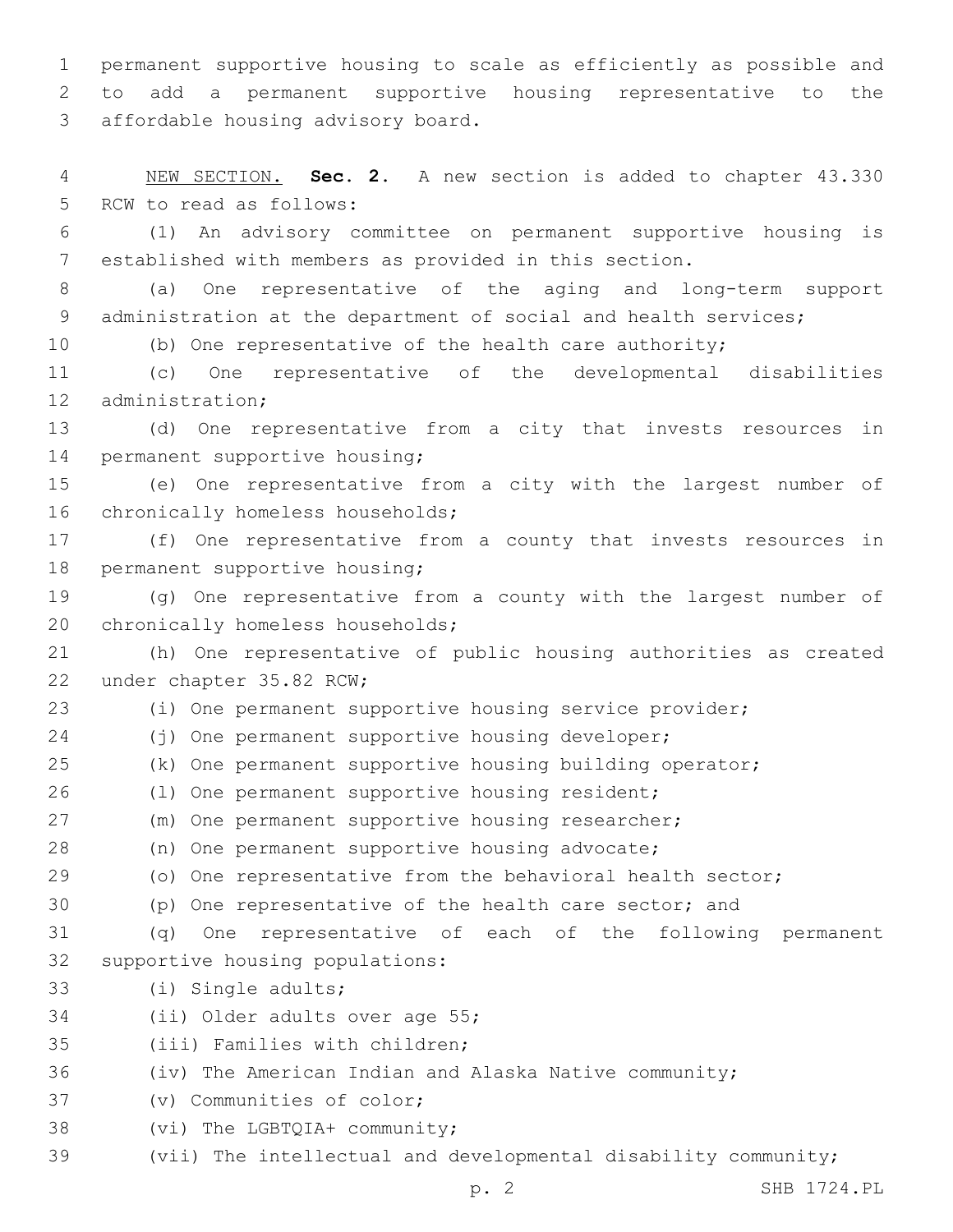(viii) The mental health disability community;1

(ix) The substance use disorder community; and2

(x) The physical disability community.3

 (2)(a) The members of the advisory committee shall be appointed by the director. Members must reflect the geographic, racial, and ethnic diversity of the state of Washington and be inclusive of 7 historically marginalized communities.

 (b) The members of the advisory committee must be reimbursed for travel expenses as provided in RCW 43.03.050 and 43.03.060.

- 10 (3) The advisory committee shall:
- 
- 11 (a) Select a chair from among its membership;
- 12 (b) Meet quarterly;

 (c) Provide guidance and recommendations on the administration of permanent supportive housing resources managed by the department, including recommendations to ensure alignment of capital, services, and operating investments and fidelity with the provision of permanent supportive housing as defined in RCW 36.70A.030; and

 (d) Until December 31, 2027, report its recommendations to enhance the coordination and availability of permanent supportive housing to the appropriate committees of the legislature and the 21 governor by December 1st of each year.

 (4) The director and the director of the office of supportive housing shall regularly consult with the advisory committee. The department shall convene the advisory committee for its initial meeting no later than November 1, 2022. The advisory committee shall 26 be staffed by the department.

 **Sec. 3.** RCW 43.185B.020 and 2003 c 40 s 1 are each amended to 28 read as follows:

 (1) The department shall establish the affordable housing 30 advisory board to consist of  $((\text{twenty-two}))$  23 members.

 (a) The following ((nineteen)) 20 members shall be appointed by 32 the governor:

(i) Two representatives of the residential construction industry;

(ii) Two representatives of the home mortgage lending profession;

(iii) One representative of the real estate sales profession;

 (iv) One representative of the apartment management and operation 37 industry;

 (v) One representative of the for-profit housing development 39 industry;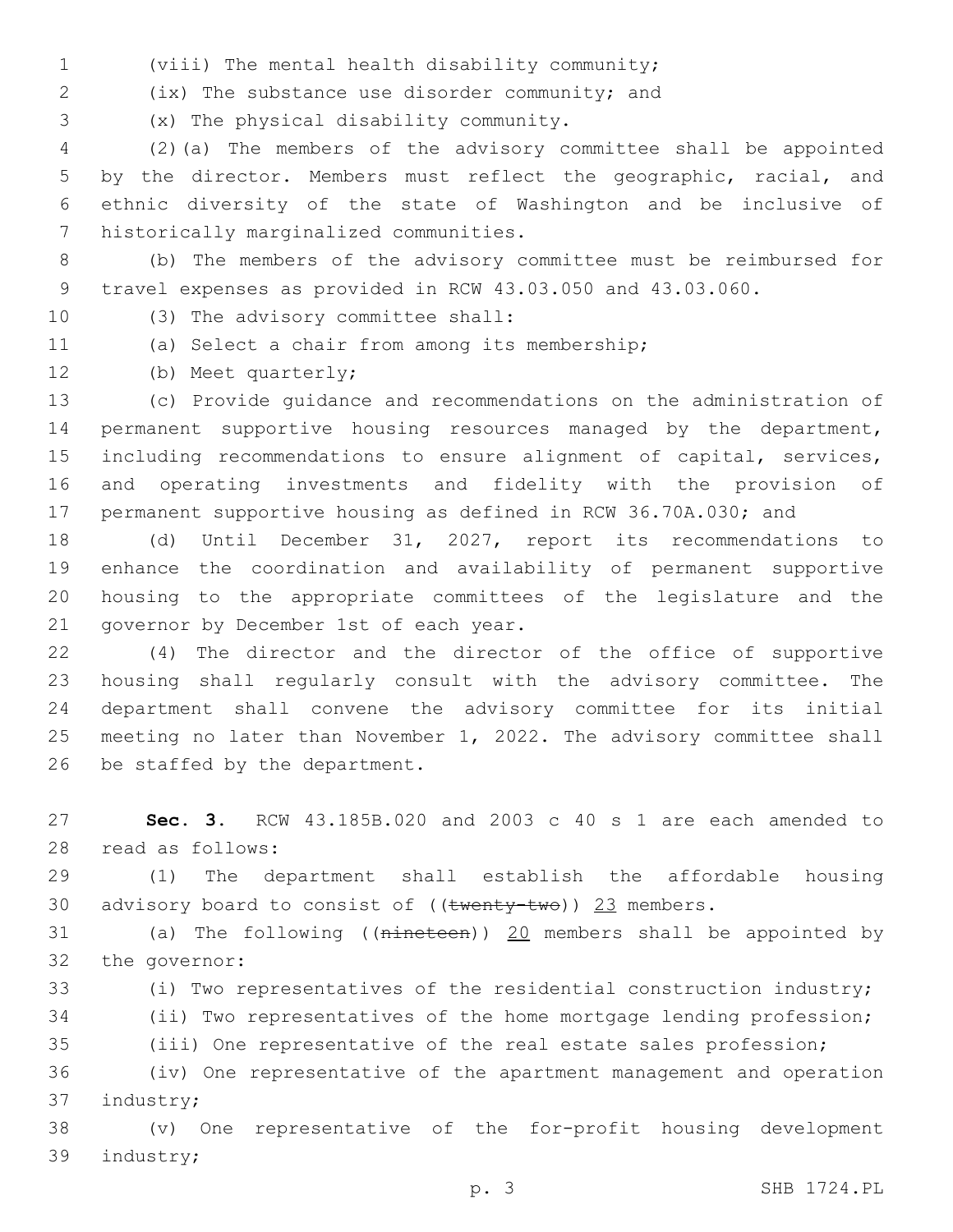(vi) One representative of for-profit rental housing owners;

 (vii) One representative of the nonprofit housing development 3 industry;

(viii) One representative of homeless shelter operators;

(ix) One representative of lower-income persons;

(x) One representative of special needs populations;

 (xi) One representative of public housing authorities as created 8 under chapter 35.82 RCW;

 (xii) Two representatives of the Washington association of counties, one representative shall be from a county that is located 11 east of the crest of the Cascade mountains;

 (xiii) Two representatives of the association of Washington cities, one representative shall be from a city that is located east 14 of the crest of the Cascade mountains;

 (xiv) One representative to serve as chair of the affordable 16 housing advisory board;

 (xv) One representative of organizations that operate site-based permanent supportive housing and deliver onsite supportive housing services; and

20 (xvi) One representative at large.

 (b) The following three members shall serve as ex officio, 22 nonvoting members:

23 (i) The director or the director's designee;

 (ii) The executive director of the Washington state housing finance commission or the executive director's designee; and

 (iii) The secretary of social and health services or the 27 secretary's designee.

 (2)(a) The members of the affordable housing advisory board appointed by the governor shall be appointed for four-year terms, except that the chair shall be appointed to serve a two-year term. The terms of five of the initial appointees shall be for two years from the date of appointment and the terms of six of the initial appointees shall be for three years from the date of appointment. The governor shall designate the appointees who will serve the two-year and three-year terms. The members of the advisory board shall serve without compensation, but shall be reimbursed for travel expenses as 37 provided in RCW 43.03.050 and 43.03.060.

 (b) The governor, when making appointments to the affordable housing advisory board, shall make appointments that reflect the 40 cultural diversity of the state of Washington.